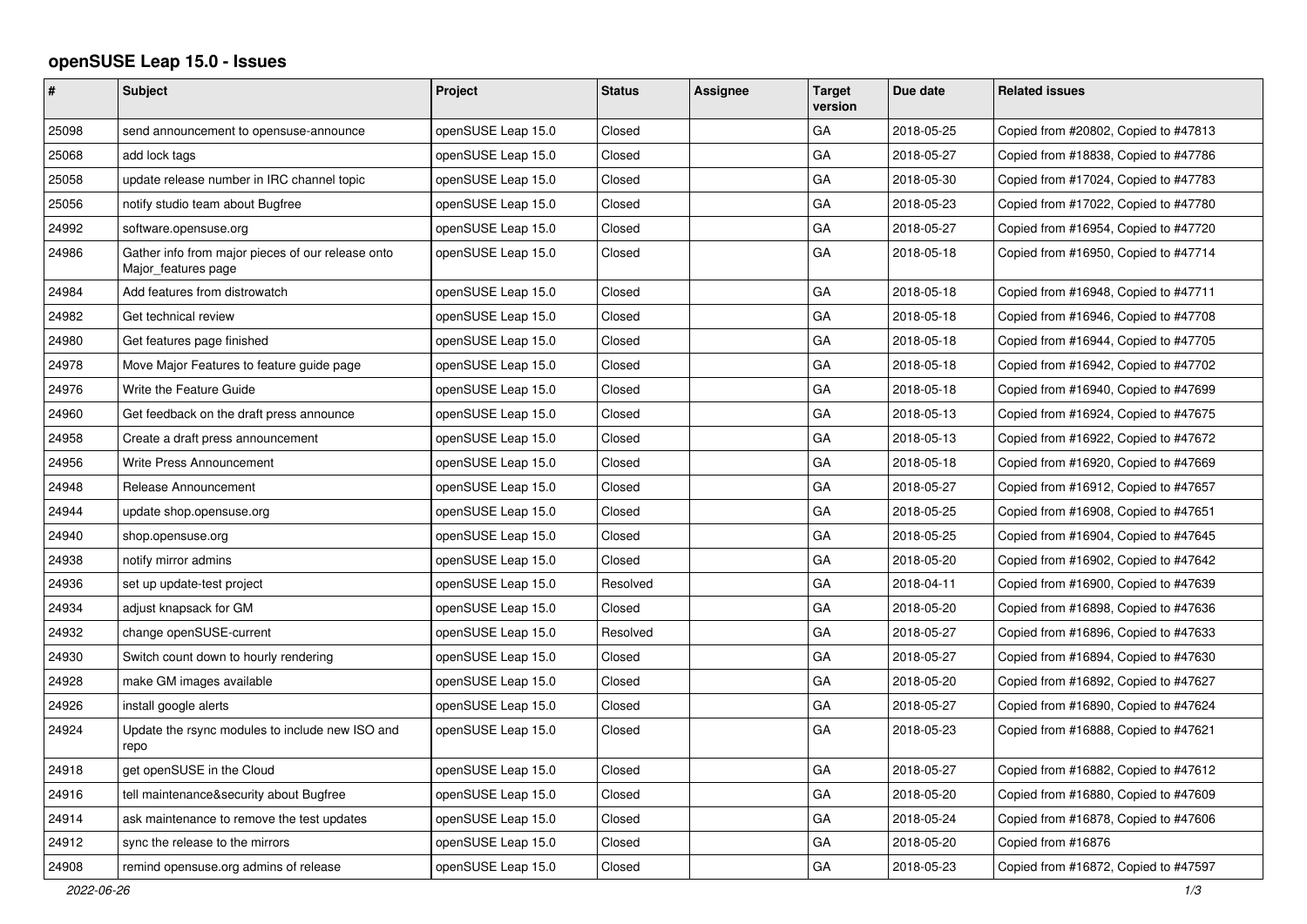| #     | <b>Subject</b>                                                                       | Project            | <b>Status</b> | <b>Assignee</b> | <b>Target</b><br>version | Due date   | <b>Related issues</b>                |
|-------|--------------------------------------------------------------------------------------|--------------------|---------------|-----------------|--------------------------|------------|--------------------------------------|
| 24904 | communicate Bugfree issues to marketing                                              | openSUSE Leap 15.0 | Closed        |                 | GA                       | 2018-05-25 | Copied from #16868, Copied to #47591 |
| 24902 | publish docu                                                                         | openSUSE Leap 15.0 | Closed        |                 | GA                       | 2018-05-27 | Copied from #16866, Copied to #47588 |
| 24888 | update opensuse wiki                                                                 | openSUSE Leap 15.0 | Closed        |                 | GA                       | 2018-05-27 | Copied from #16852, Copied to #47570 |
| 24850 | verify piwik works                                                                   | openSUSE Leap 15.0 | Closed        |                 | GA                       | 2018-05-27 | Copied from #16814                   |
| 24838 | update roadmap                                                                       | openSUSE Leap 15.0 | Closed        |                 | GA                       | 2018-05-25 | Copied from #16802, Copied to #47525 |
| 24802 | Create release counter                                                               | openSUSE Leap 15.0 | Closed        |                 | GA                       | 2018-07-11 | Copied from #16756, Copied to #47501 |
| 25054 | update web site with new languages                                                   | openSUSE Leap 15.0 | Resolved      | AdaLovelace     | GA                       | 2018-05-25 | Copied from #17020, Copied to #47777 |
| 24946 | update wiki                                                                          | openSUSE Leap 15.0 | Closed        | bmwiedemann     | GA                       | 2018-05-25 | Copied from #16910, Copied to #47654 |
| 24942 | request new box image and link                                                       | openSUSE Leap 15.0 | Closed        | bmwiedemann     | GA                       | 2018-05-25 | Copied from #16906, Copied to #47648 |
| 25008 | translate social media messages                                                      | openSUSE Leap 15.0 | Resolved      | ddemaio         | GA                       | 2018-05-23 | Copied from #16970, Copied to #47744 |
| 25006 | Make sure we have the right people prepared to send<br>out the social media messages | openSUSE Leap 15.0 | Resolved      | ddemaio         | GA                       | 2018-05-23 | Copied from #16968, Copied to #47741 |
| 25004 | Create social media messages                                                         | openSUSE Leap 15.0 | Resolved      | ddemaio         | GA                       | 2018-05-23 | Copied from #16966, Copied to #47738 |
| 25002 | release party poster                                                                 | openSUSE Leap 15.0 | Resolved      | ddemaio         | GA                       | 2018-05-18 | Copied from #16964, Copied to #47735 |
| 25000 | Create event pages on Facebook, Google+                                              | openSUSE Leap 15.0 | Resolved      | ddemaio         | GA                       | 2018-05-18 | Copied from #16962, Copied to #47732 |
| 24998 | Update release party wiki pages                                                      | openSUSE Leap 15.0 | Resolved      | ddemaio         | GA                       | 2018-05-18 | Copied from #16960, Copied to #47729 |
| 24996 | Write release party invitation article                                               | openSUSE Leap 15.0 | Resolved      | ddemaio         | GA                       | 2018-05-18 | Copied from #16958, Copied to #47726 |
| 24994 | Release Parties                                                                      | openSUSE Leap 15.0 | Resolved      | ddemaio         | GA                       | 2018-05-18 | Copied from #16956, Copied to #47723 |
| 24988 | translate release announcement                                                       | openSUSE Leap 15.0 | Closed        | ddemaio         | GA                       | 2018-05-20 | Copied from #16952, Copied to #47717 |
| 24974 | send press kit                                                                       | openSUSE Leap 15.0 | Closed        | ddemaio         | GA                       | 2018-05-20 | Copied from #16938, Copied to #47696 |
| 24972 | Assemble press kit.                                                                  | openSUSE Leap 15.0 | Closed        | ddemaio         | GA                       | 2018-05-18 | Copied from #16936, Copied to #47693 |
| 24970 | Write 'reviewers guide', the mail for the press                                      | openSUSE Leap 15.0 | Closed        | ddemaio         | GA                       | 2018-05-16 | Copied from #16934, Copied to #47690 |
| 24968 | Create list of people who can be interviewed                                         | openSUSE Leap 15.0 | Closed        | ddemaio         | GA                       | 2018-05-27 | Copied from #16932, Copied to #47687 |
| 24966 | Create a Press Kit and send it to the press                                          | openSUSE Leap 15.0 | Closed        | ddemaio         | GA                       | 2018-05-27 | Copied from #16930, Copied to #47684 |
| 24964 | Get quotes from important people                                                     | openSUSE Leap 15.0 | Closed        | ddemaio         | GA                       | 2018-05-16 | Copied from #16928, Copied to #47681 |
| 24962 | Let our PR Agencies have one last look at the<br>announcement                        | openSUSE Leap 15.0 | Closed        | ddemaio         | GA                       | 2018-05-18 | Copied from #16926, Copied to #47678 |
| 24954 | Write community announcement for news.o.o                                            | openSUSE Leap 15.0 | Closed        | ddemaio         | GA                       | 2018-05-18 | Copied from #16918, Copied to #47666 |
| 24952 | Get screenshots taken                                                                | openSUSE Leap 15.0 | Closed        | ddemaio         | GA                       | 2018-05-18 | Copied from #16916, Copied to #47663 |
| 24950 | Assemble the Product highlights                                                      | openSUSE Leap 15.0 | Closed        | ddemaio         | GA                       | 2018-05-18 | Copied from #16914, Copied to #47660 |
| 24922 | Publish an article asking people to help promote the<br>upcoming release.            | openSUSE Leap 15.0 | Resolved      | ddemaio         | GA                       | 2018-04-07 | Copied from #16886, Copied to #47618 |
| 24906 | marketing brainstorm session                                                         | openSUSE Leap 15.0 | Resolved      | ddemaio         | GA                       | 2018-05-04 | Copied from #16870, Copied to #47594 |